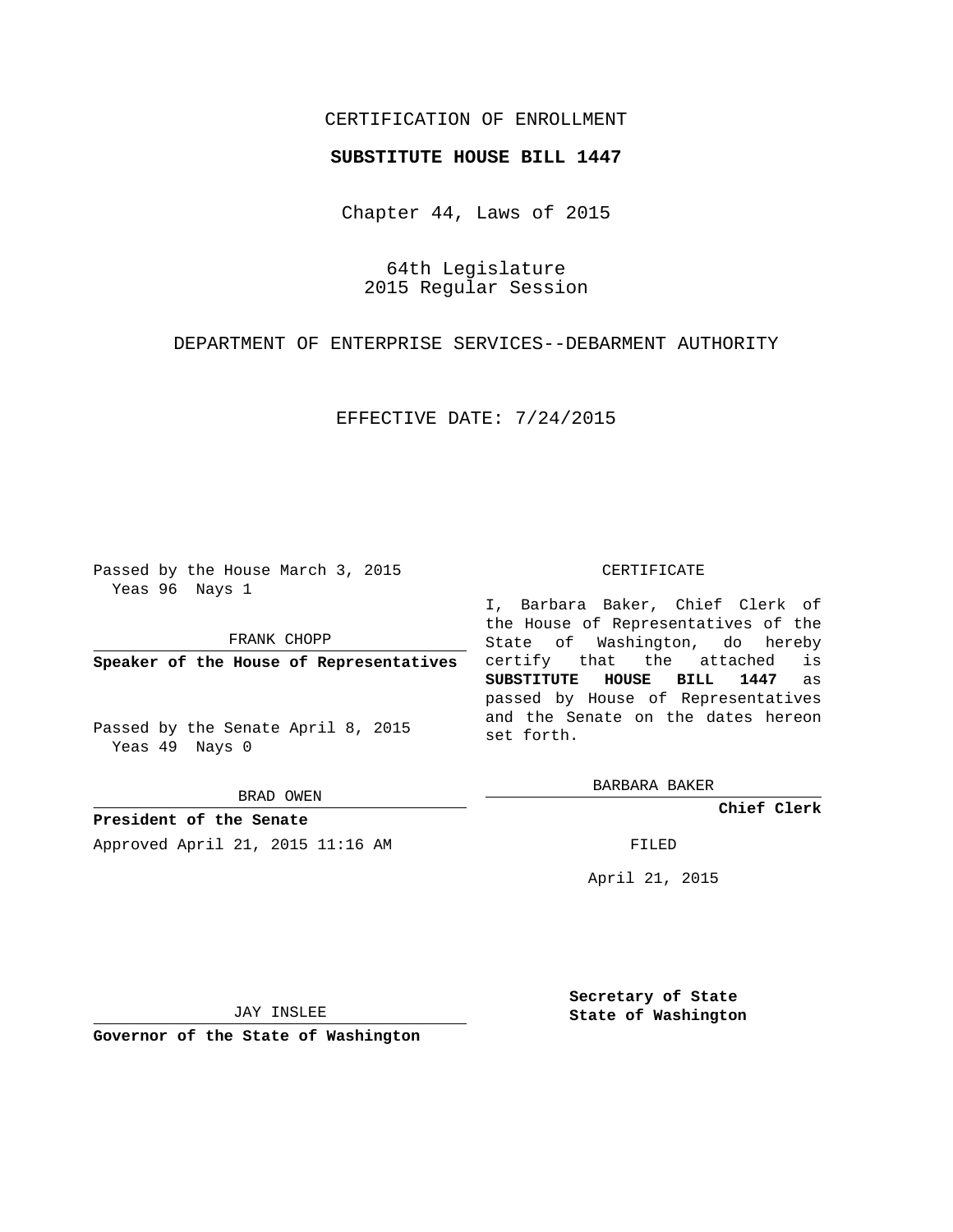## **SUBSTITUTE HOUSE BILL 1447**

Passed Legislature - 2015 Regular Session

**State of Washington 64th Legislature 2015 Regular Session**

**By** House State Government (originally sponsored by Representatives Holy, S. Hunt, and Appleton; by request of Department of Enterprise Services)

READ FIRST TIME 02/09/15.

1 AN ACT Relating to the debarment authority of the director of enterprise services; and amending RCW 39.26.200.2

3 BE IT ENACTED BY THE LEGISLATURE OF THE STATE OF WASHINGTON:

4 **Sec. 1.** RCW 39.26.200 and 2013 2nd sp.s. c 34 s 1 are each 5 amended to read as follows:

6 (1)(a) The director shall provide notice to the contractor of the 7 director's intent to either fine or debar with the specific reason 8 for either the fine or debarment. The department must establish the 9 debarment ((process))and fining processes by rule.

 (b) After reasonable notice to the contractor and reasonable opportunity for that contractor to be heard, the director has the authority to debar a contractor for cause from consideration for award of contracts. The debarment must be for a period of not more 14 than three years.

15 (2) The director may either fine or debar a contractor based on a 16 finding of one or more of the following causes:

 (a) Conviction for commission of a criminal offense as an incident to obtaining or attempting to obtain a public or private contract or subcontract, or in the performance of such contract or 20 subcontract;